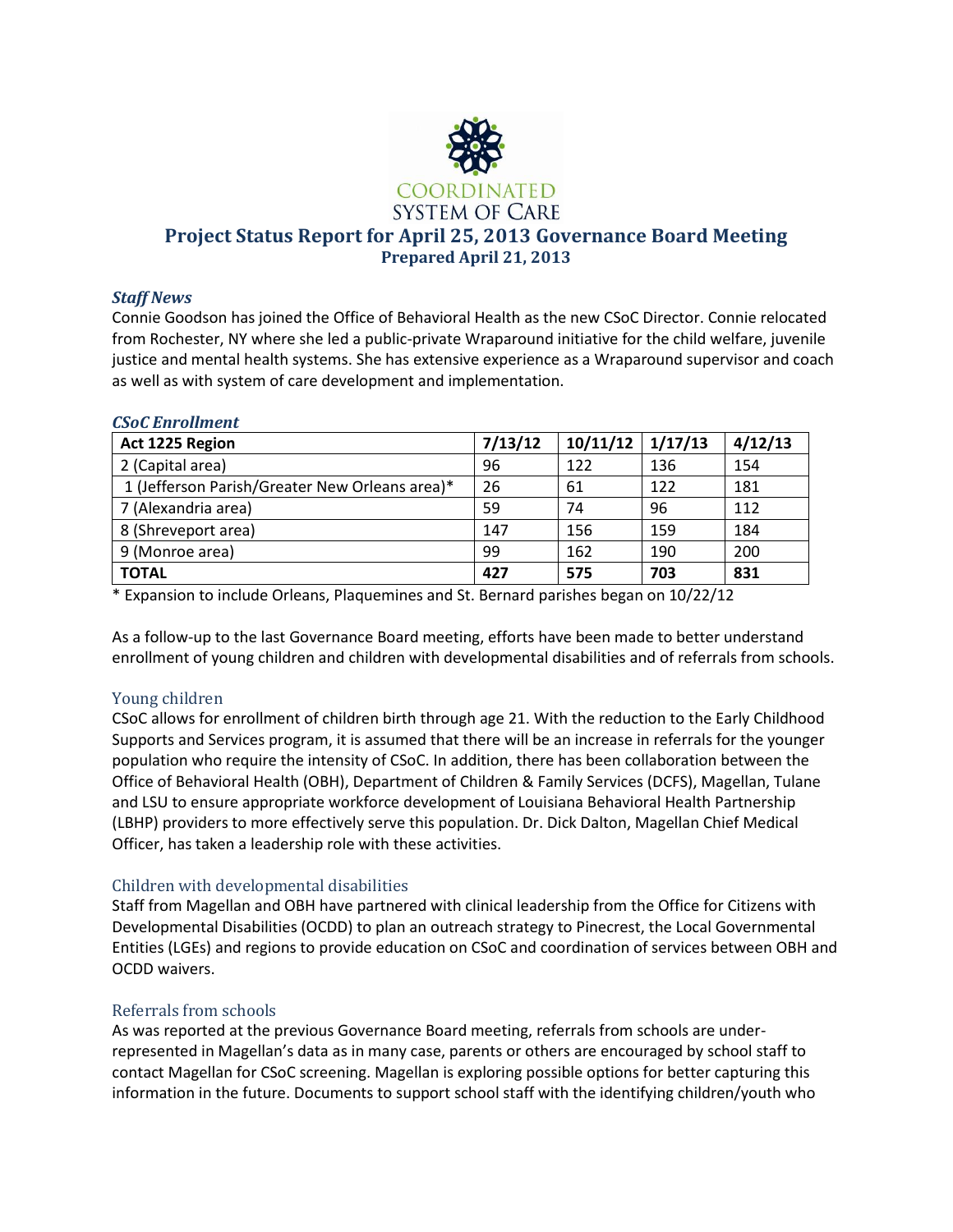may be appropriate for CSoC and making referrals have been developed by the joint CSoC (State/Magellan) team.

### Other outreach

DCFS has developed a customized regional strategy for education and training of field supervisors and staff to support increased participation in CSoC. Since March, five trainings have been presented throughout Monroe, Baton Rouge and Orleans regions. In upcoming months, two additional trainings are scheduled.

The Office of Juvenile Justice (OJJ) has provided guidance in helping regional managers and probation officers learn how to properly identify CSoC eligible youth. In the month of April, the agency conducted a thorough record review of all youth under supervision in implementing regions, identified youth who are CSoC potentially eligible, and made referrals to Magellan. Moving forward OJJ is developing tailored trainings for offices in both Phase 1 and future regions. Some of these trainings will be web based and others will be in person.

To support enrollment from OBH clinics during the past quarter flyers have been provided to the Children's Coordinator in one region and meetings with supervisors and clinicians in the regions/LGEs are being held.

## *Wraparound Agency (WAA) update*

Since the last Governance Board meeting, intermediate training has been provided to three of the five WAA's identified coaches. Intermediate training is scheduled in the remaining two regions within the next month. Visits in each region have been used to support the WAAs with the development of coaching competencies as outlined by the University of Maryland. WAAs have been working within their respective regions to continue outreach and education to generate referrals as enrollment rates remain lower than projected.

Challenges with the eligibility workflows that were originally developed were identified which resulted in children and youth who were not eligible for CSoC being served. As a result, federal Medicaid dollars were paid for youth who were not eligible necessitating the need for a recoupment of those payments. The WAAs have been notified. Magellan has revised these workflows to ensure this does not recur and OBH will be closely monitoring.

### *Family Support Organization update*

Since the last Governance Board meeting, Ekhaya Youth Project, Inc. has assumed the role of the statewide Family Support Organization. A transition team, led by Sheila Jordan from the State CSoC Team and comprised of team members from both the state and Magellan, has been meeting up to two times weekly to support these efforts. Sheila has done a fantastic job of managing this effort with support from many team members. Darrin Harris, Executive Director, will be present at the April Governance Board meeting to present on progress to date.

### *Technical Assistance and Training*

The University of Maryland Institute for Innovation and Implementation continues to provide wraparound training and coaching to all of the implementing regions. Intermediate training will be completed in all give regions by the end of May. A core training (initial three-day) is being planned for any new staff in June. The Clinical Directors and the Wraparound Supervisors in the WAAs are also